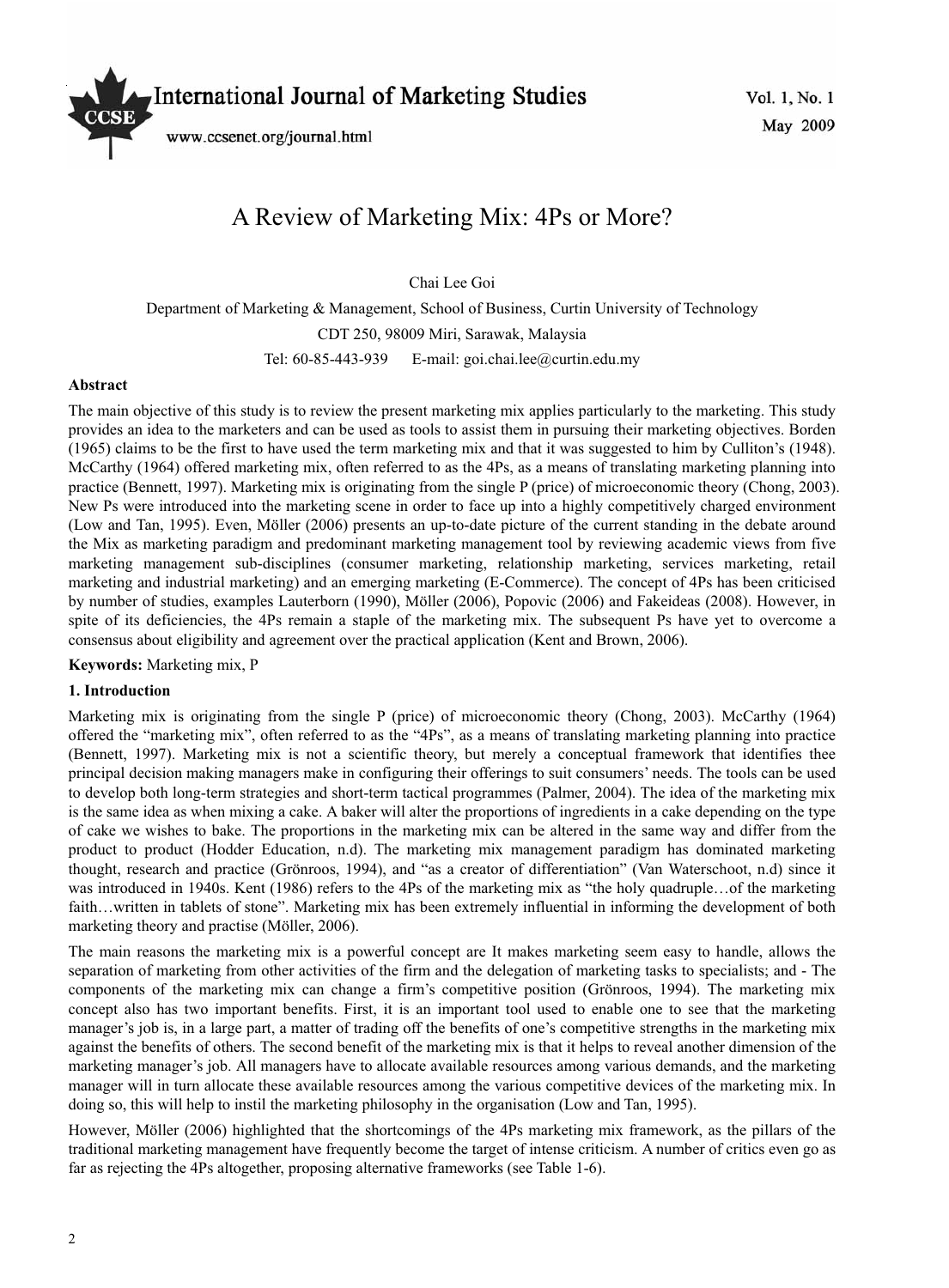# **2. Objective**

Since its introduction, developments on the commercial landscape and changes in consumer and organisational attitudes over the last few decades (1940s – 2000s) have frequently prompted marketing thinkers to explore new theoretical approaches and expanding the scope of the marketing mix concept. Number of researchers (eg. Grönroos, 1994; Constantinides, 2002; Goi, 2005; Möller, 2006) explores more 'P's instead of traditional 4Ps only currently applied in the market. However, the creation of new 'P' seem like unstop. New Ps were introduced into the marketing scene in order to face up into a highly competitively charged environment (Low and Tan, 1995). Thus, the main objective of this study is to review the present marketing mix applies particularly to the marketing.

# **3. History and Implementation of Marketing Mix**

Borden (1965) claims to be the first to have used the term "marketing mix" and that it was suggested to him by Culliton's (1948) description of a business executive as "mixer of ingredients". An executive is "a mixer of ingredients, who sometimes follows a recipe as he goes along, sometimes adapts a recipe to the ingredients immediately available, and sometimes experiments with or invents ingredients no one else has tried" (Culliton, 1948).

The early marketing concept in a similar way to the notion of the marketing mix, based on the idea of action parameters presented in 1930s by Stackelberg (1939). Rasmussen (1955) then developed what became known as parameter theory. He proposes that the four determinants of competition and sales are price, quality, service and advertising. Mickwitz (1959) applies this theory to the Product Life Cycle Concept.

Borden's original marketing mix had a set of 12 elements namely: product planning; pricing; branding; channels of distribution; personal selling; advertising; promotions; packaging; display; servicing; physical handling; and fact finding and analysis. Frey (1961) suggests that marketing variables should be divided into two parts: the offering (product, packaging, brand, price and service) and the methods and tools (distribution channels, personal selling, advertising, sales promotion and publicity). On the other hand, Lazer and Kelly (1962) and Lazer, Culley and Staudt (1973) suggested three elements of marketing mix: the goods and services mix, the distribution mix and the communication mix. McCarthy (1964) refined Borden's (1965) idea further and defined the marketing mix as a combination of all of the factors at a marketing manger's command to satisfy the target market. He regrouped Borden's 12 elements to four elements or 4Ps, namely product, price, promotion and place at a marketing manger's command to satisfy the target market.

Especially in 1980s onward, number of researchers proposes new 'P' into the marketing mix. Judd (1987) proposes a fifth P (people). Booms and Bitner (1980) add 3 Ps (participants, physical evidence and process) to the original 4 Ps to apply the marketing mix concept to service. Kotler (1986) adds political power and public opinion formation to the Ps concept. Baumgartner (1991) suggests the concept of 15 Ps. MaGrath (1986) suggests the addition of 3 Ps (personnel, physical facilities and process management). Vignalis and Davis (1994) suggests the addition of S (service) to the marketing mix. Goldsmith (1999) suggests that there should be 8 Ps (product, price, place, promotion, participants, physical evidence, process and personalisation).

Möller (2006) presents an up-to-date picture of the current standing in the debate around the Mix as marketing paradigm and predominant marketing management tool by reviewing academic views from five marketing management sub-disciplines (consumer marketing, relationship marketing, services marketing, retail marketing and industrial marketing) and an emerging marketing (E-Commerce) (Table 1-6). Most of researchers and writers reviewed in these domains express serious doubts as to the role of the Mix as marketing management tool in its original form, proposing alternative approaches, which is adding new parameters to the original Mix or replacing it with alternative frameworks altogether.

## **4. Criticise on Marketing Mix**

4Ps delimits four distinct, well-defined and independent management processes. Despite the consistent effort by many physical businesses to deal with the 4P in an integrated manner, the drafting but mainly the implementation of the P policies remains largely the task of various departments and persons within the organisation. Even more significant thought is the fact that the customer is typically experiencing the individual effects of each of the 4Ps in diverse occasions, times and places, even in case that some companies take great pains to fully integrate their marketing activities internally (Constantinides, 2002; Wang, Wang and Yao, 2005). However, a study by Rafiq and Ahmed (1995) suggested that there is a high degree of dissatisfaction with the 4Ps framework. Even, Overall these results provide fairly strong support Booms and Bitner's (1981) 7P framework should replace McCarthy's 4Ps framework as the generic marketing mix. Development of marketing mix has received considerable academic and industry attention. Numerous modifications to the 4Ps framework have been proposed, the most concerted criticism has come from the services marketing area (Rafiq and Ahmed, 1995).

The introductory marketing texts suggest that all parts of the marketing mix (4Ps) are equally important, since a deficiency in any one can mean failure (Kellerman, Gordon and Hekmat, 1995). Number of studies of industrial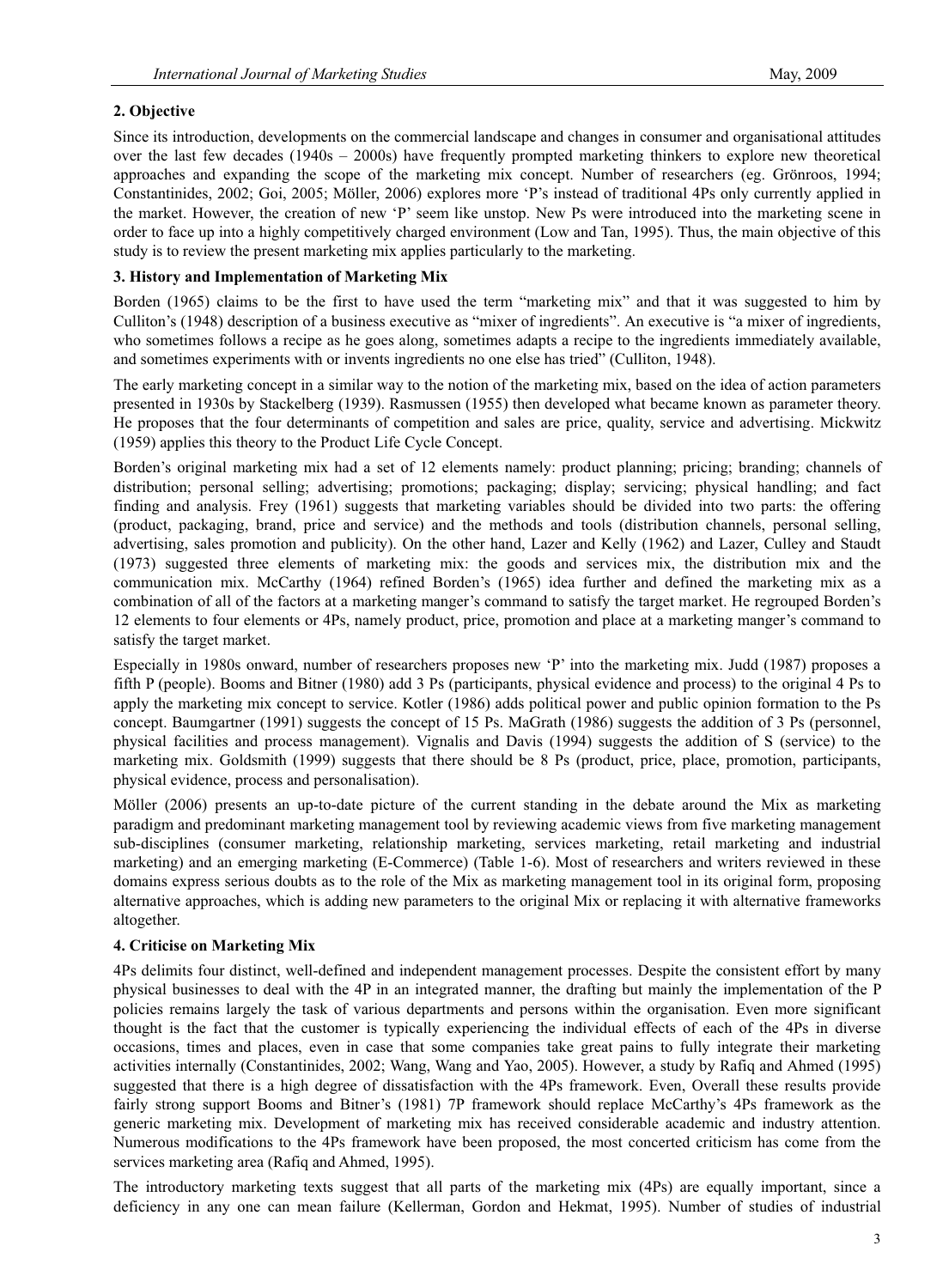marketers and purchasers indicated that the marketing mix components differ significantly in importance (Jackson, Burdick and Keith, 1985). Two surveys focused on determination of key marketing policies and procedures common to successful manufacturing firms (Jackson, Burdick and Keith, 1985). Udell (1964) determined that these key policies and procedures included those related to product efforts and sales efforts. This followed in order by promotion, price, and place. In a replication of this survey, Robicheaux (1976) found that key marketing policies had changed significantly. Pricing was considered the most important marketing activity in Robicheaux's (1976) survey, although it ranked only sixth in Udell's (1964) survey. Udell (1968) found that sales efforts were rated as most important, followed by product efforts, pricing, and distribution. LaLonde (1977) found product related criteria to be most important, followed by distribution, price, and promotion. Perreault and Russ (1976) found that product quality was considered most important, followed by distribution service and price. McDaniel and Hise, (1984) found that chief executive officers judge two of the 4 Ps, pricing and product to be somewhat more important than the other two – place (physical distribution) and promotion. Kurtz and Boone (1987) found that on the average, business persons ranked the 4 Ps to be of most importance in the following order: price, product, distribution, and promotion. Thus, it appears from these studies that business executives do not really view the 4 Ps as being equally important, but consider the price and product components to be the most important (Kellerman, Gordon and Hekmat, 1995).

The concept of 4Ps has been criticised as being a production-oriented definition of marketing, and not a customer-oriented (Popovic, 2006). It's referred to as a marketing management perspective. Lauterborn (1990) claims that each of these variables should also be seen from a consumer's perspective. This transformation is accomplished by converting product into customer solution, price into cost to the customer, place into convenience, and promotion into communication, or the 4C's. Möller (2006) highlighted 3-4 key criticisms against the Marketing Mix framework:

- The Mix does not consider customer behaviour but is internally oriented.
- The Mix regards customers as passive; it does not allow interaction and cannot capture relationships.

The Mix is void of theoretical content; it works primarily as a simplistic device focusing the attention of management.

• The Mix does not offer help for personification of marketing activities.

A review of another article, "Revision: Reviewing the Marketing Mix" (Fakeideas, 2008) found that:

- The mix does not take into consideration the unique elements of services marketing.
- Product is stated in the singular but most companies do not sell a product in isolation. Marketers sell product lines, or brands, all interconnected in the mind of the consumer

The mix does not mention relationship building which has become a major marketing focus, or the experiences that consumers buy.

• The conceptualisation of the mix has implied marketers are the central element. This is not the case. Marketing is meant to be 'customer-focused management'.

Even, a study by Rafiq and Ahmed (1995) found that there is a high degree of dissatisfaction with the 4Ps, however, 4Ps is thought to be most relevant for introductory marketing and consumer marketing. The result also suggests that the 7Ps framework has already achieved a high degree of acceptance as a generic marketing mix among our sample of respondents. Rafiq and Ahmed (1995) also highlighted the strengths and weaknesses of the 4Ps and 7Ps mixes (Table 7).

#### **5. Conclusion**

Marketing mix management paradigm has dominated marketing since 1940s and McCarthy (1964) further developed this idea and refined the principle to what is generally known today as the 4Ps. However, in the post dot-com boom, marketing managers are learning to cope with a whole host of new marketing elements that have emerged from the online world of the Internet. In some ways these new marketing elements have close analogs in the offline world, and yet from another perspective they are revolutionary and worthy of a new characterisation into the E-Marketing mix (or the e-marketing delta to the traditional marketing mix) (Kalyanam and McIntyre, 2002).

Marketing mix used by a particular firm will vary according to its resources, market conditions and changing needs of clients. The importance of some elements within the marketing mix will vary at any one point in time. Decisions cannot be made on one element of the marketing mix without considering its impact on other elements (Low and Kok, 1997). As McCarthy (1960) pointed out that "the number of possible strategies of the marketing mix is infinite.

Even number of criticisms on 4Ps, however, it has been extremely influential in informing the development of both marketing theory and practise. There is also too little reflection on the theoretical foundations of the normative advice found in abundance in the text books (Möller, 2006). Marketing mix was particularly useful in the early days of the marketing concept when physical products represented a larger portion of the economy. Today, with marketing more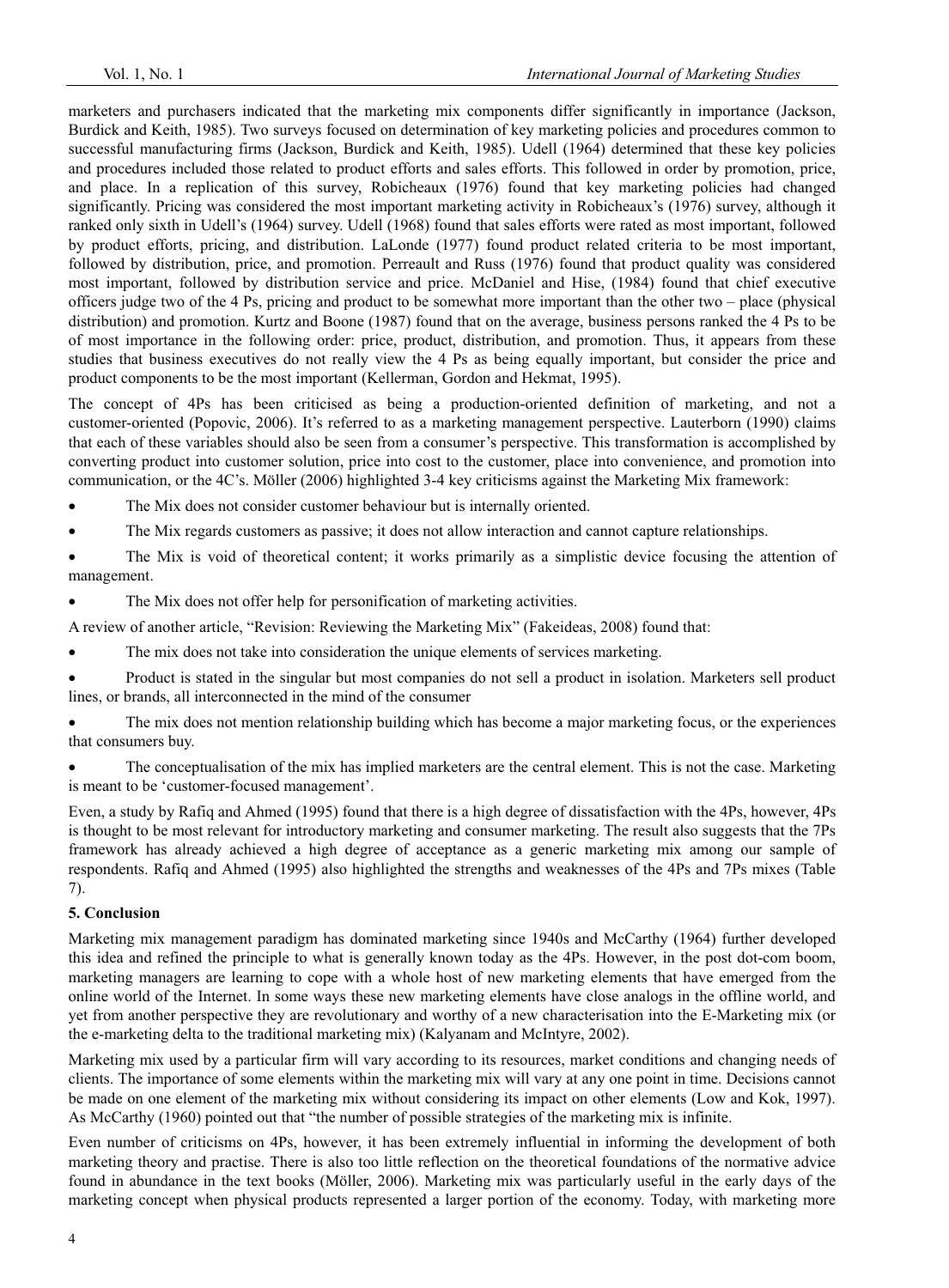integrated into organisations and with a wider variety of products and markets, some authors have attempted to extend its usefulness by proposing a fifth P, such as packaging, people and process. Today however, the marketing mix most commonly remains based on the 4 P's. Despite its limitations and perhaps because of its simplicity, the use of this framework remains strong and many marketing textbooks have been organised around it (NetMBA, n.d). In spite of its deficiencies, the 4Ps remain a staple of the marketing mix (Kent and Brown, 2006).

### **References**

Aldridge, A., Forcht, K. & Pierson, J. (1997). Get Linked or Get Lost: Marketing Strategy for the Internet. *Internet Research: Electronic Networking Applications and Policy*, 7(3), 161-169.

Allen, E. & Fjermestad, J. (2001). E-Commerce Marketing Strategies: An Integrated Framework and Case Analysis. *Logistics Information Management*, 14(1/2), 14-23.

Andersen, J. C. & Narus J. A. (1999). *Business Market Management, Understanding, Creating and Delivering Value*. New Jersey. Prentice Hall.

Baungartner J. (1991). Nonmarketing Professionals Need More Than 4Ps, Marketing News.

Beckwith, H. (2001). *The Invisible Touch - The Four Keys of Modern Marketing*. Texere Publishing.

Bennett, A. R. (1997). The Five Vs - A Buyer's Perspective of the Marketing Mix. *Marketing Intelligence & Planning*, 15(3), 151-156.

Bhatt G. & Emdad, A. F. (2001). An Analysis of the Virtual Chain in Electronic Commerce. *Logistics Information Management*, 14(1/2), 78-85.

Boekema, J. J., Bueren Van, E. B, Lobstein, S., Oosterhuis, A. & Schweitzer, P. (1995). *Basisboek Marketing (Basic Book of Marketing)*, NL: Derde druk, Groningen, Wolters-Noordhoff.

Booms B. H. & Bitner B. J. (1980). Marketing strategies and organisation structures for service firms. In Donnelly, J. & George W. R. (Eds.), *Marketing of services*. American Marketing Association, 47-51.

Borden, N. H. (1965). The concept of the marketing mix. In Schwartz, G. (Ed), *Science in marketing*. New York: John Wiley & Sons, 386-397.

Brunner, G. C. (1989). The Marketing Mix: Time for Reconceptualization. *Journal of Marketing Education*, 11, 72-77.

Chaffey, D., Mayer, R., Johnston, K. & Ellis-Chadwick, F. (2000). *Internet Marketing, Strategy, Implementation and Practice*. FT/Prentice Hall, 40-48, 151-168.

Chong, K. W. (2003). *The Role of Pricing in Relationship Marketing - A Study of the Singapore Heavy Equipment Spare Parts Industry*, PhD Dissertation, International Graduate School of Management, University of South Australia.

Constantinides, E. (2002). The 4S Web-Marketing Mix Model. *Electronic Commerce Research and Applications*, 1(1), 57-76.

Cowell, D. W. (1984). *The Marketing of Services, Institute of Marketing and the CAM foundation*. Heineman Professional Publishing.

Culliton, J.W. (1948). *The Management of Marketing Costs*. Division of Research, Graduate School of Business Administration, Boston, MA: Harvard University.

Davis W. & Brush, K. E. (1997). High-Tech Industry Marketing: The Elements of a Sophisticated Global Strategy. *Industrial Marketing Management*, 26(1), 1-13.

Doyle, P. (1994). *Marketing Management and Strategy*. Prentice Hall.

English, J. (2000). The Four "P"s of Marketing are Dead. *Marketing Health Services*, 20(2), 20-23.

Evans, J. R. & King, V. E. (1999). Business-to-Business Marketing and the World Wide Web: Planning, Managing and Assessing Web Sites. *Industrial Marketing Management*, 28(4), 343-358.

Fakeideas. (2008). Revision: Reviewing the Marketing Mix. [Online] Available: http://fakeideas.co.uk/2008/03/07/revision-reviewing-the-marketing-mix.

Frey, A. W. (1961). *Advertising* (3rd ed.). New York: The Ronald Press.

Fryar, C. R. (1991). What's Different About Services Marketing?. *The Journal of Marketing Services*, 5(4), 53-58.

Goi, C. L. (2005). Marketing Mix: A Review of 'P'. *Journal of Internet Banking and Commence*, 10.

Goldsmith R. E. (1999). The Personalised Marketplace: Beyond the 4Ps. *Marketing Intelligence and Planning*, 17(4), 178-185.

Grönroos, C. (1994). From Marketing Mix to Relationship Marketing: Towards A Paradigm Shift in Marketing.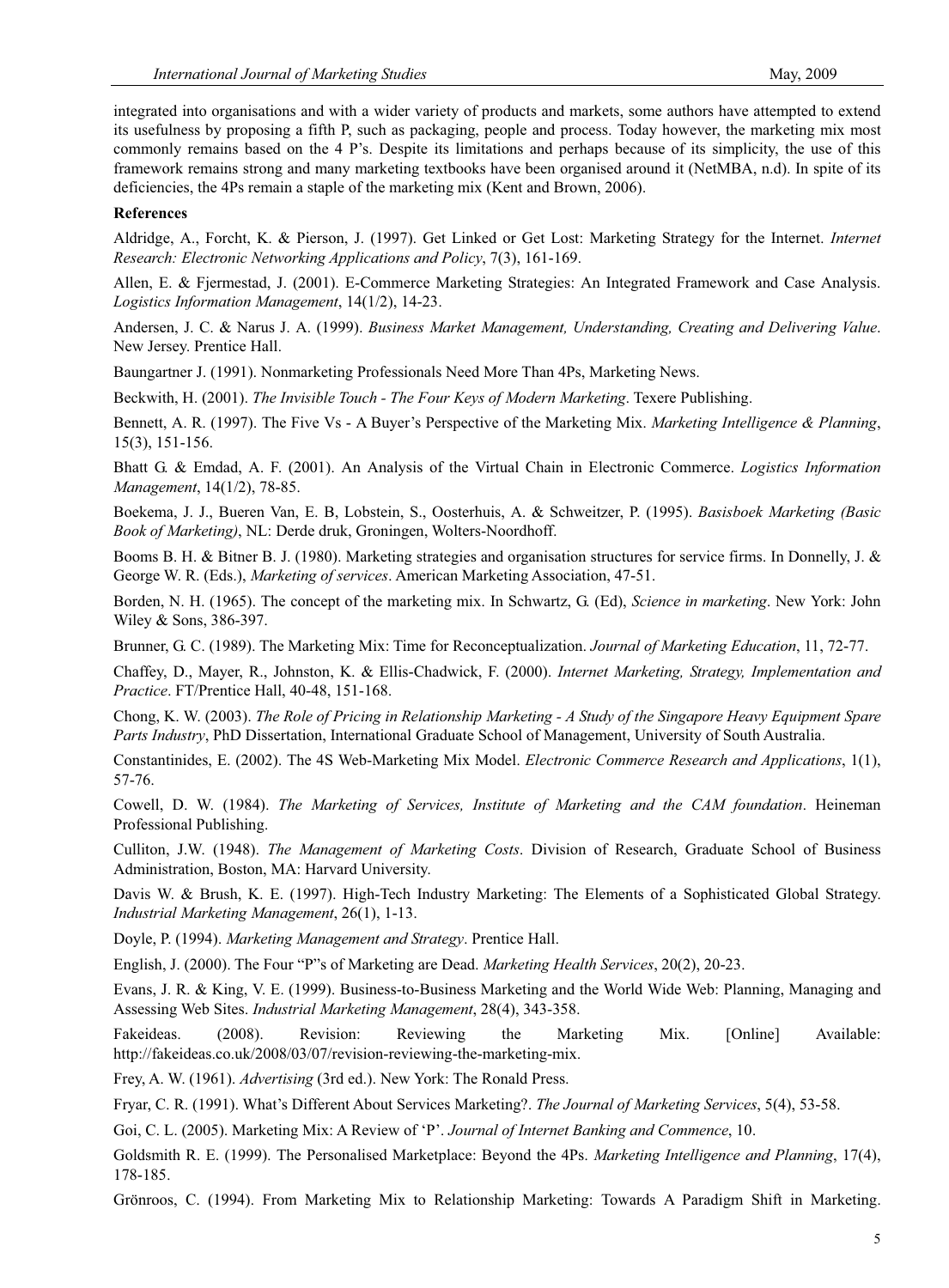*Management Decision*, 32(2), 4-20.

Grove, S.J., Fisk, R.P. & John, J. (2000*). Service as Theater, Guidelines and Implications, Handbook Services Marketing and Management*. Sage Publications Inc, 25.

Gummesson, E. (1994). Making Relationship Marketing Operational. *International Journal of Service Industry Management*, 5(5), 5-20.

Gummesson, E. (1997). Relationship Marketing as a Paradigm Shift: Some Conclusions From the 30R Approach. *Management Decision*, 35(4), 267-272.

Healy, M., Hastings, K., Brown, L. & Gardiner, M. (2001). The Old, The New and the Complicated - A Trilogy of Marketing Relationships. *European Journal of Marketing*, 35(1/2), 182-193.

Heuvel, J. (1993). *Diensten Marketing (Services marketing)*. The Netherlands Wolters-Noordhoff Groningen.

Hodder Education (n.d). Introduction to the Marketing Mix - Pricing. [Online] Available: http://www.hoddersamplepages.co.uk/pdfs/cceabus6.pdf.

Jackson, D. W. Jr., Burdick, R. K. & Keith, J. E. (1985). Purchasing Agents' Perceived Importance of Marketing Mix Components in Different Industrial Purchase Situations. *Journal of Business Research*, 13, 361-373.

Judd V. C. (1987). Differentiate With the 5th P: People. *Industrial Marketing Management*, 16(4), 241-247.

Kalyanam, K. & McIntyre, S. (2002). The E-Marketing Mix: A Contribution of the E-Tailing Wars. Working Paper, Leavey School of Business, Santa Clara University. [Online] Available: http://lsb.scu.edu/faculty/research/working\_papers/pdf/e-marketing.pdf.

Kambil, A. & Nunes, P. (2000). Internet Marketing: Lessons from the Field, Research Note. Accenture Institute for Strategic Change. [Online] Available: http://www.accenture.com/xd/xd.asp?it=enweb&xd=\_isc/iscresearchnote\_12.xml (Retrieved from July 14 2000).

Kellerman, B. J., Gordon, P. J. & Hekmat, F. (1995). Product and Pricing Courses are Underrepresented in Undergraduate Marketing Curricula. *Journal of Product & Brand Management*, 4(1), 18-25.

Kent, R. A. (1986). Faith in the four Ps: An alternative. *Journal of Marketing Management*, 2, 145-154.

Kent, T. & Brown, R. B. (2006). Erotic Retailing in the UK (1963-2003) - The View from the Marketing Mix. *Journal of Management History*, 12(2), 199-211.

Kotler, P. (1984). *Marketing Management: Analysis, Planning and Control* (5th ed.). New Jersey: Prentice-Hall.

Kotler, P. (1986). *Principles of Marketing* (3rd ed.). New Jersey: Prentice Hall.

Kotler, P. (2003). *Marketing Management* (11th ed.). Prentice Hall International Editions.

Kurtz, D. L. & Boone, L. E. (1987). *Marketing* (3rd ed.). Chicago The Dryden Press.

LaLonde, B. (1977). Distribution Logistics Grows in Importance for Marketers, But Faculty Acceptance Lags. *Marketing News*, 29, 4.

Lauterborn, B. (1990). New Marketing Litany: Four Ps Passé: C-Words Take Over. *Advertising Age*, 61(41), 26.

Lawrence, E., Corbitt, B, Fisher, J.A, Lawrence, J. & Tidwell, A. (2000). *Internet Commerce* (2nd ed.). John Wiley & Sons Australia Ltd, 79.

Lazer, W. & Kelly, E. K. (1962). *Managerial Marketing: Perspectives and Viewpoints*. IL: Richard D. Irwin.

Lazer, W., Culley, J.D. & Staudt, T. (1973). The Concept of the Marketing Mix, In Britt, S. H. (Ed.), *Marketing Manager's Handbook*. Chicago: The Dartnell Corporation, 39-43.

Low, S. P. & Kok, H. M. (1997). Formulating A Strategic Marketing Mix for Quantity Surveyors. *Marketing Intelligence & Planning*, 15(6), 273-280.

Low, S. P. & Tan, M. C. S. (1995). A Convergence of Western Marketing Mix Concepts and Oriental Strategic Thinking. *Marketing Intelligence & Planning*, 13(2), 36-46.

MaGrath A. J. (1986). When Marketing Services, 4Ps Are Not Enough. *Business Horizons*, 29(3), 45-50.

McCarthy, E. J. (1960). *Basic Marketing, A ManagerialAapproach*. IL: Richard D. Irwin.

McCarthy, E. J. (1964). *Basic Marketing*, IL: Richard D. Irwin.

McDaniel, S. W. and Hise, R. T. (1984). Shaping the Marketing Curriculum: The CEO Perspective. *Journal of Marketing Education*, Summer, 27-32.

Melewar, T. C. & Saunders, J. (2000). Global Corporate Visual Identity Systems: Using an Extended Marketing Mix.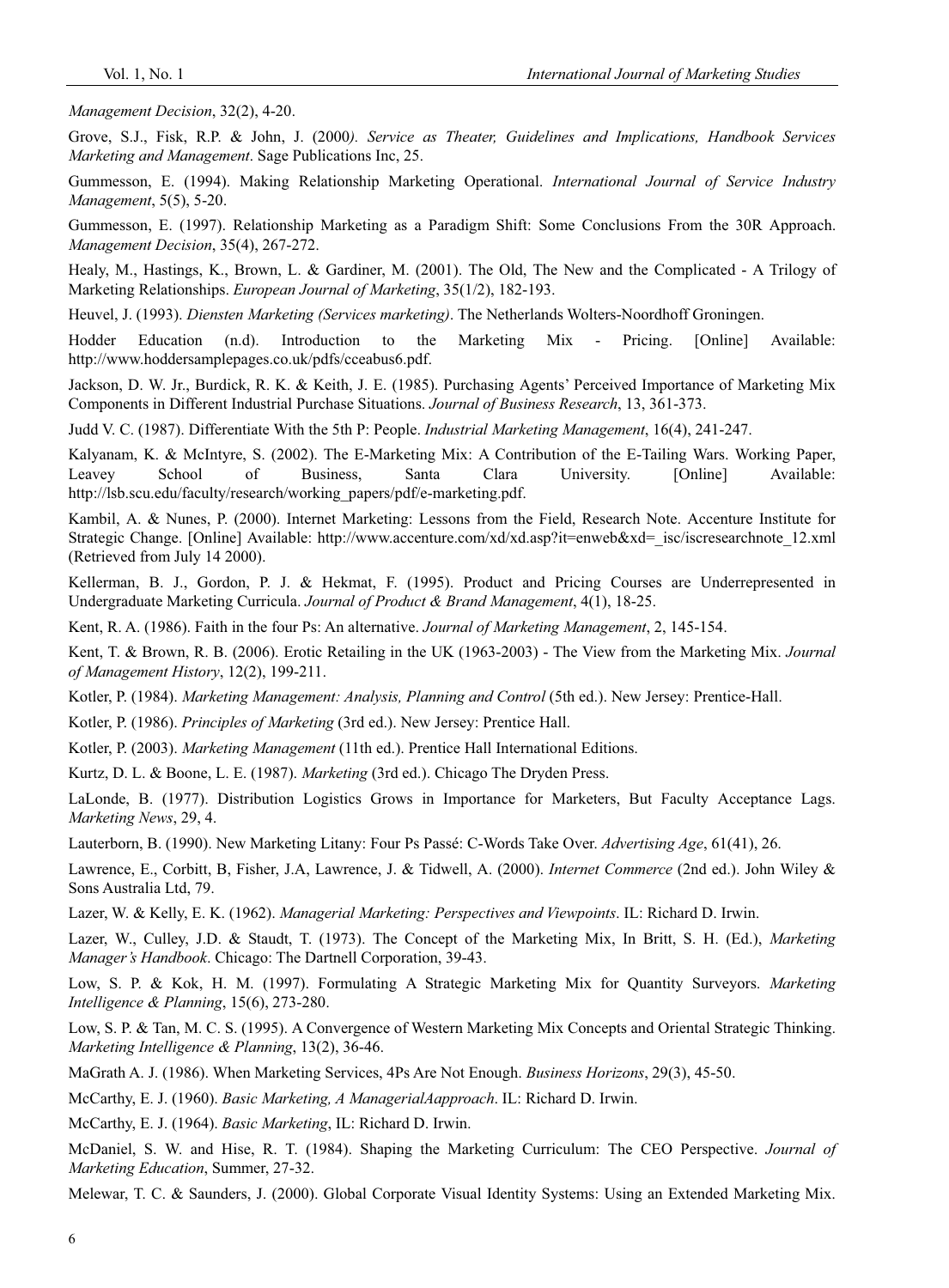*European Journal of Marketing*, 34(5/6), 538-550.

Mickwitz, G.. (1959). *Marketing and Competition*. Finland: Societas Scientarium Fennica, Helsingfors.

Möller, K. (2006). The Marketing Mix Revisited: Towards the 21st Century Marketing by E. Constantinides. *Journal of Marketing Management*, 22(3), 439-450.

Mosley-Matchett, J. D. (1997). Include the Internet in Marketing Mix. *Marketing News*, 31(25).

Mulhern, F. J. (1997). Retail Marketing: From Distribution to Integration. *International Journal of Research in Marketing*, 14(2), 103-124.

NetMBA (n.d). The Marketing Mix (The 4 P's of Marketing). [Online] Available: http://www.netmba.com/marketing/mix.

NetMBA (n.d). The Marketing Mix (The 4 P's of Marketing). [Online] Available: http://www.netmba.com/marketing/mix.

O'Connor, J. & Galvin, E. (1997). *Marketing and Information Technology – The strategy, Application and Implementation of IT in Marketing*. London: Pitman Publishing.

Ohmae, K. (1982). *The Mind of the Strategist: The Art of Japanese Business*. New York: McGrow-Hill Inc.

Palmer, A. (2004*). Introduction to Marketing - Theory and Practice*, UK: Oxford University Press.

Parasuraman, A. (1998). Customer Service in Business-to-Business Markets: An Agenda for Research. *The Journal of Business and Industrial Marketing*, 13(4), 309-321.

Patterson, G.P. & Ward, T. (2000). *Relationship Marketing and Management, Handbook Services Marketing and Management*. Sage Publications Inc, 416.

Peattie, K. (1997). The Marketing Mix in the Third Age of Computing. *Marketing Intelligence & Planning*, 15(3), 142-150.

Perreault, W. D. Jr. & Russ, F. A. (1976). Physical Distribution Service in Industrial Purchase Decisions. *Journal of Marketing*, 40(4), 3-10.

Popovic, D. (2006). Modelling the Marketing of High-Tech Start-Ups. *Journal of Targeting, Measurement and Analysis for Marketing*, 14(3), 260-276.

Rafiq, M. & Ahmed, P. K. (1995). Using the 7Ps as A Generic Marketing Mix: An Exploratory Survey of UK and European Marketing Academics. *Marketing Intelligence & Planning*, 13(9), 4-15.

Rasmussen, A. (1955). *Pristeori Eller Parameterteori - Studier Omkring Virksomhedens Afsaetning (Price Theory or Parameter Theory - Studies of the Sales of the Firm*. Denmark: Erhvervsokonomisk Forlag.

Robicheaux, R. A. (1976). *How Important Is Pricing in Competitive Strategy*?. In Nash, H. W & Donald, P. R. (Eds). Southern Marketing Association 1975 Conference, Southern Marketing Association, Atlanta, 55-57.

Robins, F. (1991). *Four Ps or Four Cs or Four Ps and Four Cs*. Paper Presented at MEG Conference.

Rosenberg, L. & Czepiel, J. (1992). A Marketing Approach to Consumer Retention. *Journal of Consumer Marketing*, 59, 58-70.

Rousey, S. P. & Morganosky, M. A. (1996). Retail Format Change in US Markets. *International Journal of Retail & Distribution Management*, 24(3), 8-16.

Rushton, A. & Carson, D. J. (1989). Services - Marketing With A Difference?. *Marketing Intelligence and Planning*, 7(5/6), 12-17.

Schultz, D. E. (2001). Marketers: Bid Farewell To Strategy Based on Old 4Ps. *Marketing News*, 35(2), 7.

Ster, V. D. W. (1993). *Marketing En Detailhandel (Marketing and Retailing)*. The Netherlands: Groningen, Wolters-Noordhoff, 328.

Turnbull P., Ford, D. & Cunningham, M. (1996). Interaction, Relationships and Networks in Business Markets: An Evolving Perspective. *Journal of Business & Industrial Marketing*, 11(3/4), 44-62.

Udell, J.G. (1964). How Important Is Pricing in Competitive Strategy. *Journal of Marketing*, 28, 44-48.

Udell, J.G. (1968). The Perceived Importance of the Elements of Strategy. *Journal of Marketing*, 32, 34-40.

Van Waterschoot, W. (n.d). Chapter 9: The Marketing Mix as a Creator of Differentiation, Blois: The Oxford Textbook of Marketing, Instructor's Manual, Oxford University Press. [Online] Available: http://www.oup.com/uk/orc/bin/9780198775768/freelecturer/manual/imchap09.pdf.

Vignali, C. & Davies, B. J. (1994). The Marketing Mix Redefined and Mapped - Introducing the MIXMAP Model.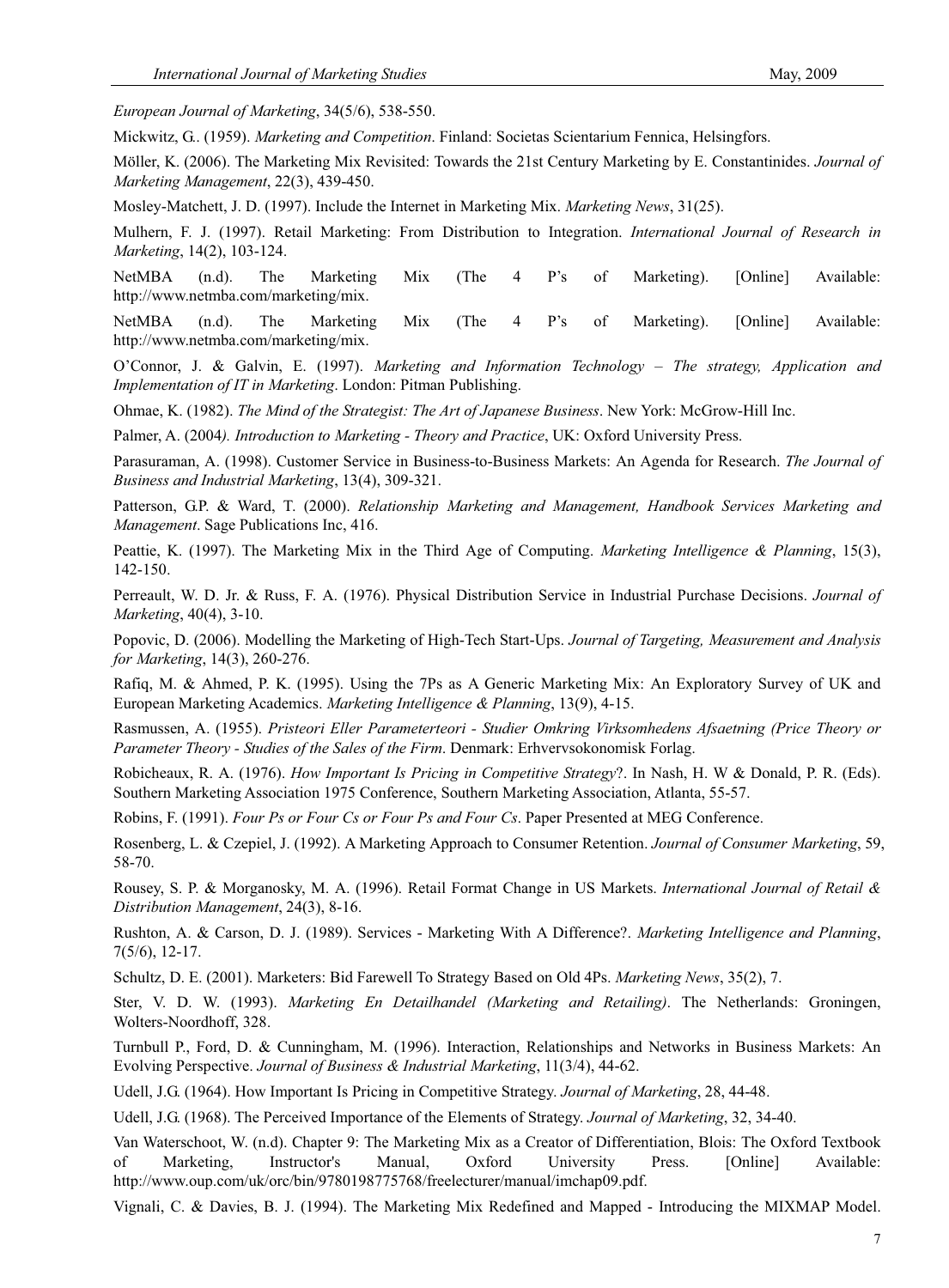*Management Decision*, 32(8), 11-16.

Von Stackelberg, H. (1939). Theorie Der Vertriebspolitik und Der Qualitatsvariation. *Smollers Jahrbuch*, 63(1).

Wang, F., Head, M. & Archer, N. (2000). A Relationship-Building Model for The Web Retail Marketplace. *Internet Research: Electronic Networking Applications and Policy*, 10(5), 374-384.

Wang, K. L., Wang, Y. & Yao, J. T. (2005). *A Comparative Study on Marketing Mix Models for Digital Products*. Proceedings of the First International Workshop on Internet and Network Economics (WINE'05), Hong Kong, China, December 15-17, 660-669.

Wu, C. C. & Wu, S. I. (1998). A Proposed Method for the Development of Marketing Mix of the Tea Drink Market. *Asia Pacific Journal of Marketing and Logistics*, 10(1), 3-21.

Yudelson, J. (1999). Adapting McCarthy's Four P's for the Twenty-First Century. *Journal of Marketing Education*, 21(1), 60.

Table 1. Review of consumer marketing theory literature

| Author                        | Arguments                                                                                                                                                                                                          | Proposition                                                                                                                                            |
|-------------------------------|--------------------------------------------------------------------------------------------------------------------------------------------------------------------------------------------------------------------|--------------------------------------------------------------------------------------------------------------------------------------------------------|
| Kotler (1984)                 | External and uncontrollable environmental factors<br>are very important elements of the marketing<br>strategy Programs.                                                                                            | Mix<br>should include<br>The<br>Marketing<br>customers, environmental variables, and<br>competitive variables.                                         |
|                               |                                                                                                                                                                                                                    | Two additional Ps to the 4 traditional ones:<br>public<br>Political power,<br>and<br>opinion<br>formulation.                                           |
| Ohmae (1982)                  | No strategic elements are to be found in the<br>marketing mix. The marketing strategy is defined by<br>three factors.                                                                                              | Three Cs define and shape the marketing<br>strategy: Customers, competitors,<br>and<br>corporation.                                                    |
| Robins (1991)                 | The 4Ps Marketing Mix is too much internally<br>oriented.                                                                                                                                                          | Four Cs expressing the external orientation<br>Mix:<br>of<br>a<br>Marketing<br>Customers,<br>competitors, capabilities, and company.                   |
| Vignalli and<br>Davies (1994) | Marketing planning will<br>contribute<br>to<br>the<br>organisational success if it is closely related to<br>strategy. The Marketing Mix is limited to internal<br>and non-strategic issues.                        | The MIXMAP technique allows the exact<br>mapping of marketing mix elements and<br>variables, allowing the consistency between<br>strategy and tactics. |
| Doyle (1994)                  | While the 4Ps dominate the marketing Management<br>activities most marketing practitioners would add<br>two more elements in this mix in order to position<br>their products and achieve the marketing objectives. | Two more factors must be added to the 4P<br>mix: Services, and staff.                                                                                  |
| <b>Bennett</b> (1997)         | Focused on internal variables therefore incomplete<br>basis for marketing. Customers are disposed to buy<br>products from the opposite direction to that<br>suggested by the Marketing Mix                         | Five Vs are the criteria of customer<br>disposition: Value, viability, variety, volume,<br>and virtue.                                                 |
| Yudelson                      | The 4Ps are not the proper basis of the $21st$ century                                                                                                                                                             | 4 new Ps based on exchange activities:                                                                                                                 |
| 1999                          | marketing. The Marketing developments of the last                                                                                                                                                                  | Product $\rightarrow$ Performance                                                                                                                      |
|                               | 40 years require a new flexible Platform while the<br>simplicity of the old model remains an attractive<br>facto.                                                                                                  | Price $\rightarrow$ Penalty                                                                                                                            |
|                               |                                                                                                                                                                                                                    | Promotion $\rightarrow$ Perceptions                                                                                                                    |
|                               |                                                                                                                                                                                                                    | Place $\rightarrow$ Process                                                                                                                            |
| Schultz                       | Marketplaces today are customer oriented. The 4Ps                                                                                                                                                                  | End-consumer controls the market                                                                                                                       |
| 2001                          | have less relevance today, they made sense the time<br>they were invented                                                                                                                                          | should<br>define<br>Network<br>systems<br>the<br>orientation of a new Marketing                                                                        |
|                               |                                                                                                                                                                                                                    | A new Marketing mix must be based on the<br>Marketing Triad Marketer, Employee and<br>Customer                                                         |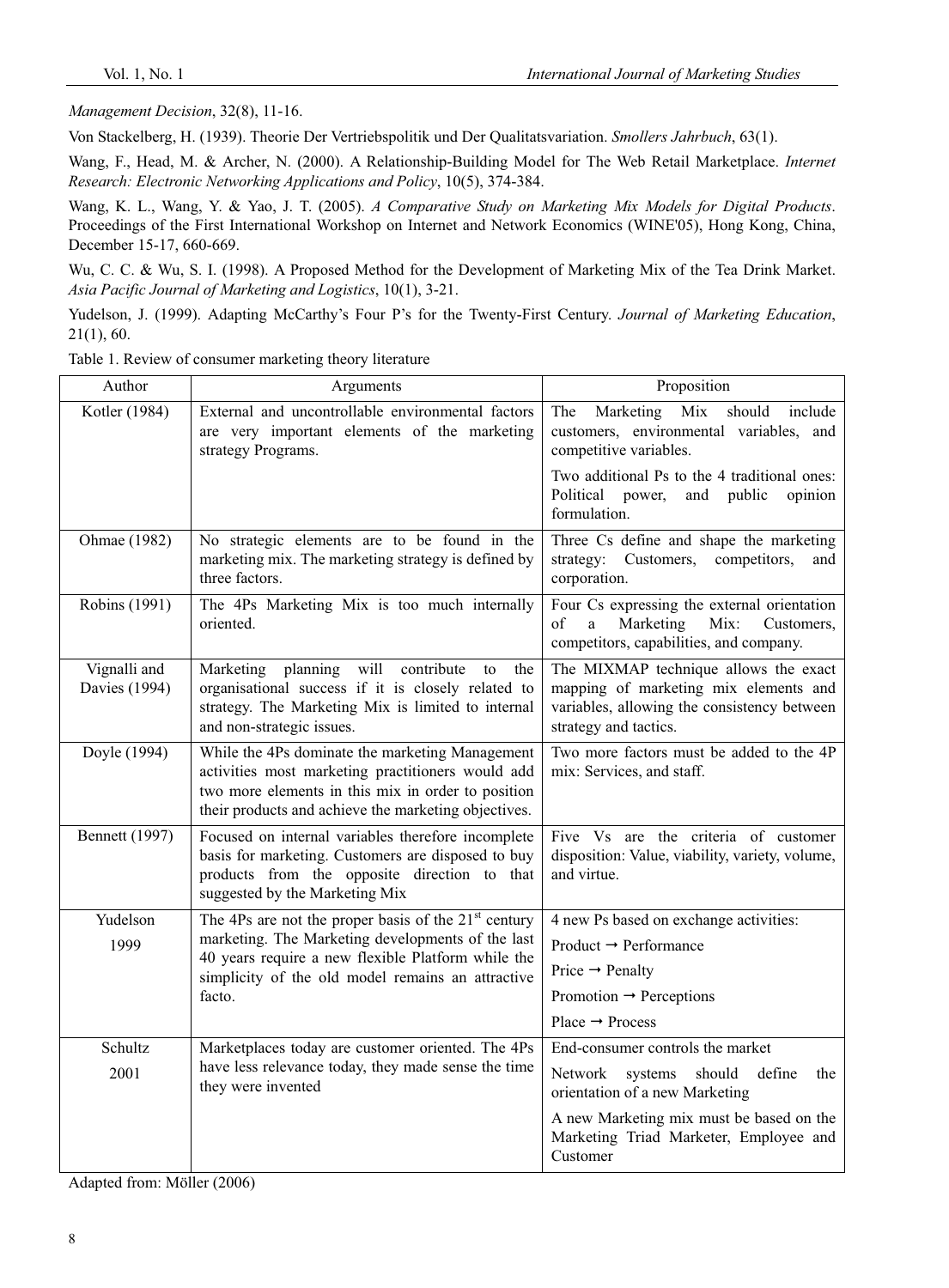| Proposition<br>Author<br>Arguments<br>The 4PsMarketing Mix is product oriented<br>Lauterborm<br>(1990)<br>customer<br>The successful marketing plan must place the<br>convenience,<br>(customer's),<br>cost<br>customer in the centre of the marketing planning<br>communication.<br>Rozenberg and<br>Keeping existing customers is as important as<br>Czepiel (1992)<br>acquiring new ones. The approach towards existing<br>reinforcing<br>promotions,<br>customers must be active, based on a separate<br>marketing mix for customer retention.<br>post-purchase communication<br>"The role of the 4Ps is changing from being<br>Gummesson<br>(1994, 1997)<br>founding Parameters of Marketing to one of being<br>networks and interaction.<br>contributing parameters to relationships, network<br>and interaction"<br>Grönroos (1994)<br>Several arguments underlying the limitations of the<br>marketing mix as the Marketing paradigm:<br>Obsolete, not integrative, based on conditions not<br>common to all markets, production oriented, not<br>relation-based approach.<br>interactive etc.<br>Goldsmith (1999)<br>The trend towards personalisation has resulted in an<br>increasing contribution of services to the marketing<br>of products. Personalisation must become the basis<br>Marketing Mix<br>of the marketing management trajectory.<br>Personalisation<br>Personnel<br>Physical Assets<br>Procedures<br>The traditional Marketing Mix therefore has a<br>Patterson and<br>clearly offensive character because the strategies<br>the "new Cs" of Marketing:<br>Ward (2000)<br>associated to the 4Ps tend to be function-oriented and<br>Communication<br>$\bullet$<br>output oriented.<br>Customisation<br>$\bullet$<br>Well-managed organisations must shift the emphasis<br>Collaboration<br>$\bullet$<br>in managing valued customer relationships in order<br>to retain and increase their customer base.<br>- Clairvoyance<br>The weight of Marketing Management is clearly<br>Healy et al.<br>(2001)<br>switching towards relationship marketing as the<br>elements of Marketing Management<br>future marketing paradigm<br>trilogy: |  |                                                                                                                                                                    |
|--------------------------------------------------------------------------------------------------------------------------------------------------------------------------------------------------------------------------------------------------------------------------------------------------------------------------------------------------------------------------------------------------------------------------------------------------------------------------------------------------------------------------------------------------------------------------------------------------------------------------------------------------------------------------------------------------------------------------------------------------------------------------------------------------------------------------------------------------------------------------------------------------------------------------------------------------------------------------------------------------------------------------------------------------------------------------------------------------------------------------------------------------------------------------------------------------------------------------------------------------------------------------------------------------------------------------------------------------------------------------------------------------------------------------------------------------------------------------------------------------------------------------------------------------------------------------------------------------------------------------------------------------------------------------------------------------------------------------------------------------------------------------------------------------------------------------------------------------------------------------------------------------------------------------------------------------------------------------------------------------------------------------------------------------------------------------------------------------------------------------------------------------------------------|--|--------------------------------------------------------------------------------------------------------------------------------------------------------------------|
|                                                                                                                                                                                                                                                                                                                                                                                                                                                                                                                                                                                                                                                                                                                                                                                                                                                                                                                                                                                                                                                                                                                                                                                                                                                                                                                                                                                                                                                                                                                                                                                                                                                                                                                                                                                                                                                                                                                                                                                                                                                                                                                                                                    |  |                                                                                                                                                                    |
|                                                                                                                                                                                                                                                                                                                                                                                                                                                                                                                                                                                                                                                                                                                                                                                                                                                                                                                                                                                                                                                                                                                                                                                                                                                                                                                                                                                                                                                                                                                                                                                                                                                                                                                                                                                                                                                                                                                                                                                                                                                                                                                                                                    |  | Four Cs replace the 4Ps, indicating the<br>orientation: Customer needs,<br>and                                                                                     |
|                                                                                                                                                                                                                                                                                                                                                                                                                                                                                                                                                                                                                                                                                                                                                                                                                                                                                                                                                                                                                                                                                                                                                                                                                                                                                                                                                                                                                                                                                                                                                                                                                                                                                                                                                                                                                                                                                                                                                                                                                                                                                                                                                                    |  | Retention Marketing Mix: Product extras,<br>sales-force<br>connections, specialised distribution, and                                                              |
|                                                                                                                                                                                                                                                                                                                                                                                                                                                                                                                                                                                                                                                                                                                                                                                                                                                                                                                                                                                                                                                                                                                                                                                                                                                                                                                                                                                                                                                                                                                                                                                                                                                                                                                                                                                                                                                                                                                                                                                                                                                                                                                                                                    |  | 30 R(elationship) parameters illustrate the<br>role of marketing as a mix of relationships,                                                                        |
|                                                                                                                                                                                                                                                                                                                                                                                                                                                                                                                                                                                                                                                                                                                                                                                                                                                                                                                                                                                                                                                                                                                                                                                                                                                                                                                                                                                                                                                                                                                                                                                                                                                                                                                                                                                                                                                                                                                                                                                                                                                                                                                                                                    |  | Relationship marketing offers all<br>the<br>necessary ingredients to become the new<br>Marketing Paradigm, while the Marketing<br>Mix is not suitable to support a |
|                                                                                                                                                                                                                                                                                                                                                                                                                                                                                                                                                                                                                                                                                                                                                                                                                                                                                                                                                                                                                                                                                                                                                                                                                                                                                                                                                                                                                                                                                                                                                                                                                                                                                                                                                                                                                                                                                                                                                                                                                                                                                                                                                                    |  | The personalised Marketing Plan includes 4<br>more P's next to the traditional Ps of the                                                                           |
|                                                                                                                                                                                                                                                                                                                                                                                                                                                                                                                                                                                                                                                                                                                                                                                                                                                                                                                                                                                                                                                                                                                                                                                                                                                                                                                                                                                                                                                                                                                                                                                                                                                                                                                                                                                                                                                                                                                                                                                                                                                                                                                                                                    |  | Four information-intensive strategies form                                                                                                                         |
| Neo-Relationship Marketing<br>Networks                                                                                                                                                                                                                                                                                                                                                                                                                                                                                                                                                                                                                                                                                                                                                                                                                                                                                                                                                                                                                                                                                                                                                                                                                                                                                                                                                                                                                                                                                                                                                                                                                                                                                                                                                                                                                                                                                                                                                                                                                                                                                                                             |  | The Relationship Marketing addresses the<br>identified by the Marketing Relationship<br>Relationships                                                              |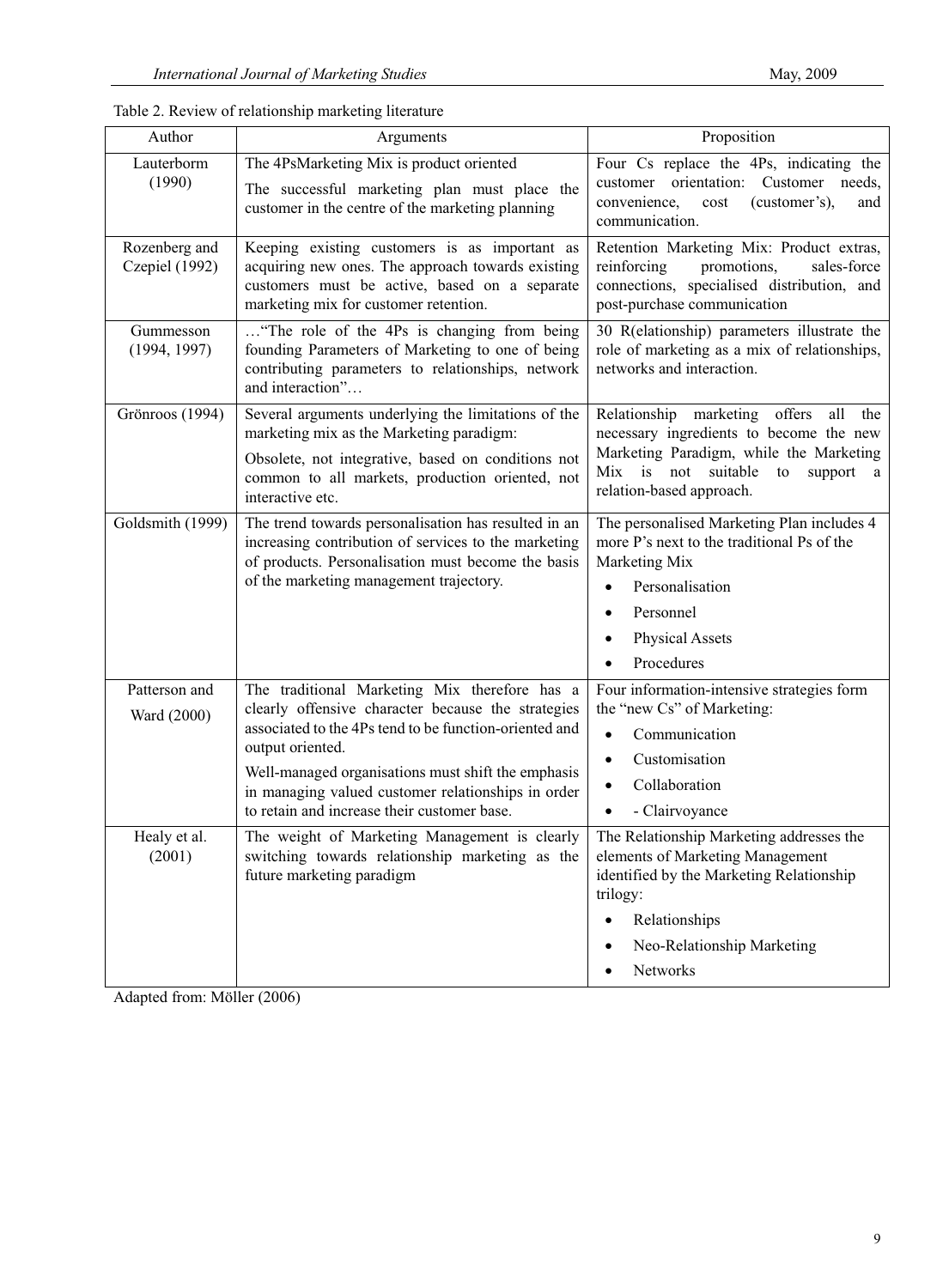| Author                            | Arguments                                                                                                                                                                                                                                                                                                                                 | Proposition                                                                                                                                                   |
|-----------------------------------|-------------------------------------------------------------------------------------------------------------------------------------------------------------------------------------------------------------------------------------------------------------------------------------------------------------------------------------------|---------------------------------------------------------------------------------------------------------------------------------------------------------------|
| Booms and<br><b>Bitner</b> (1981) | Recognising the special character of the services as products,<br>they demonstrated the importance of Environmental factors<br>(Physical Evidence) influencing the quality perception. They<br>included the Participants (personnel and customers) and the<br>Process of service delivery as the additional Marketing Mix<br>factors.     | The Services Marketing Mix includes<br>next to the 4Ps three more P's:<br>Participants<br>$\bullet$<br>Physical Evidence<br>$\bullet$<br>Process<br>$\bullet$ |
| Cowell<br>(1984)                  | Three aspects justifying the revision of the original<br>Marketing mix framework:<br>• the original mix was developed for manufacturing<br>companies<br>evidence<br>• empirical<br>that<br>suggesting<br>marketing<br>practitioners in the service sector find the marketing<br>mix not being inclusive enough for their needs            | Adopts the framework proposed by<br>Booms and Bitner                                                                                                          |
| <b>Brunner</b><br>(1989)          | The 4P Marketing mix elements must be extended to include<br>more factors affecting the services marketing thus becoming<br>mixes themselves                                                                                                                                                                                              | Concept Mix, Cost Mix, Channels Mix,<br><b>Communication Mix</b>                                                                                              |
| Ruston and<br>Carson<br>(1989)    | The unique characteristics of the services - intangibility,<br>inseparability, perishability and variability - make the<br>control of the marketing process, using the generalised tools<br>of marketing, inadequate                                                                                                                      | New instruments and concepts must be<br>developed to explain and manage the<br>services intangibility                                                         |
| Fryar (1991)                      | Segmentation and differentiation is the basis of successful<br>positioning of services. Furthermore<br>the personal<br>relationship with the customer and the quality of the service<br>are important elements of the services Marketing                                                                                                  | The Marketing of services requires:<br>· Differentiation<br>based<br>on<br>segmentation and positioning<br>• Customer contact<br>• Unique vision on quality   |
| Heuvel<br>(1993)                  | Interaction between the one delivering the service and the<br>customer is very important and has direct effect on the<br>service quality and quality perception. The Product element<br>can be better demonstrated as having two components, the<br>primary and secondary service elements as well as the<br>process                      | The Services Marketing Mix:<br>Personnel<br>$\bullet$<br>Product<br>$\bullet$<br>Place<br>$\bullet$<br>Price<br>Promotion                                     |
| Doyle (1994)                      | While recognising that the content of the 4Ps in the service<br>sector is somehow different from that of the tangibles he<br>does accept the 4Ps as the elements of the services marketing<br>mix. He identifies special difficulties in Promotion and Place<br>preferring to replace them by the terms Communication and<br>Distribution | Service Marketing Mix:<br>Product<br>$\bullet$<br>Price<br>$\bullet$<br>Communication<br>$\bullet$<br>Distribution<br>$\bullet$                               |

# Table 3. Review of services marketing literature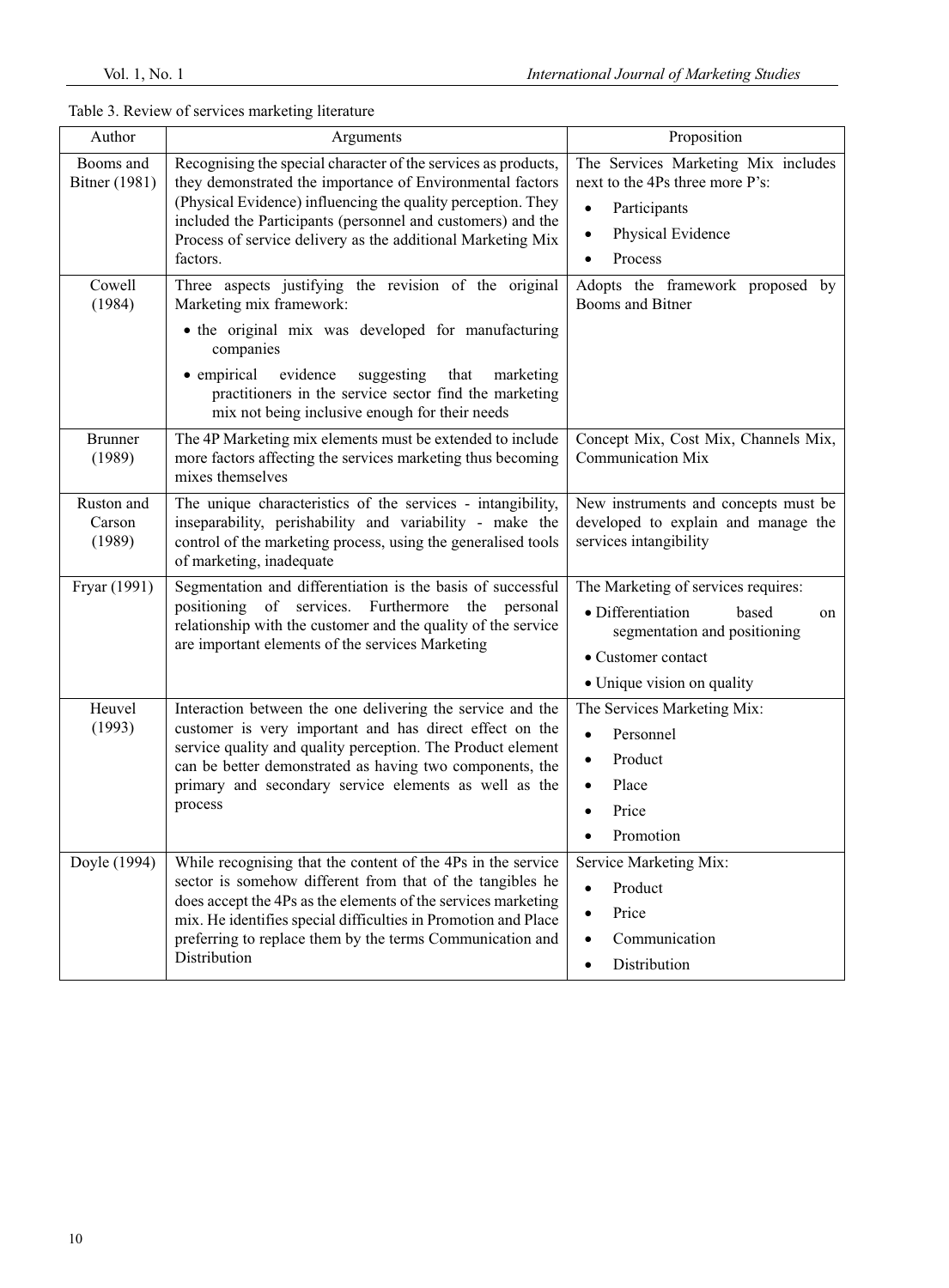| Author                                   | Arguments                                                                                                                                                                                                                                                                                                                                    | Proposition                                                                                                                                                                                                                               |
|------------------------------------------|----------------------------------------------------------------------------------------------------------------------------------------------------------------------------------------------------------------------------------------------------------------------------------------------------------------------------------------------|-------------------------------------------------------------------------------------------------------------------------------------------------------------------------------------------------------------------------------------------|
| Melewar and<br><b>Saunders</b><br>(2000) | The Corporate Visual Identity System (CVIS) is the basis of<br>the corporate differentiation and the core of the company's<br>visual identity.                                                                                                                                                                                               | A new P must be added to the 4Ps of the<br>Marketing Mix (and the 3Ps of the<br>Services Mix) namely the Publications                                                                                                                     |
| English<br>(2000)                        | The traditional Marketing has never been an effective tool for<br>health services marketing                                                                                                                                                                                                                                                  | framework<br>A<br>new<br>emerges,<br>emphasising the 4 Rs: Relevance,<br>Response, Relationships, and Results.                                                                                                                            |
| Grove et al.<br>(2000)                   | Services Marketing can be compared to a theatrical<br>production. How the service is performed is as important as<br>what is performed. Critical factor is therefore the customer<br>experience. The traditional Marketing Mix does not<br>adequately capture the special circumstances that are present<br>when marketing a service product | strategic theatrical elements<br>Four<br>constitute the Services Experience:<br>Actors, Audience,<br>Setting.<br>and<br>Performance<br>These elements must be added to the<br>extended services Marketing Mix model<br>of Booms en Bitner |
| <b>Beckwith</b><br>(2001)                | Marketing services in a changing world requires focusing on<br>increasing the customer satisfaction and rejecting old product<br>paradigms and marketing fallacies.                                                                                                                                                                          | The four keys of Modern (services)<br>Marketing: Price, Brand, Packaging,<br>and Relationships                                                                                                                                            |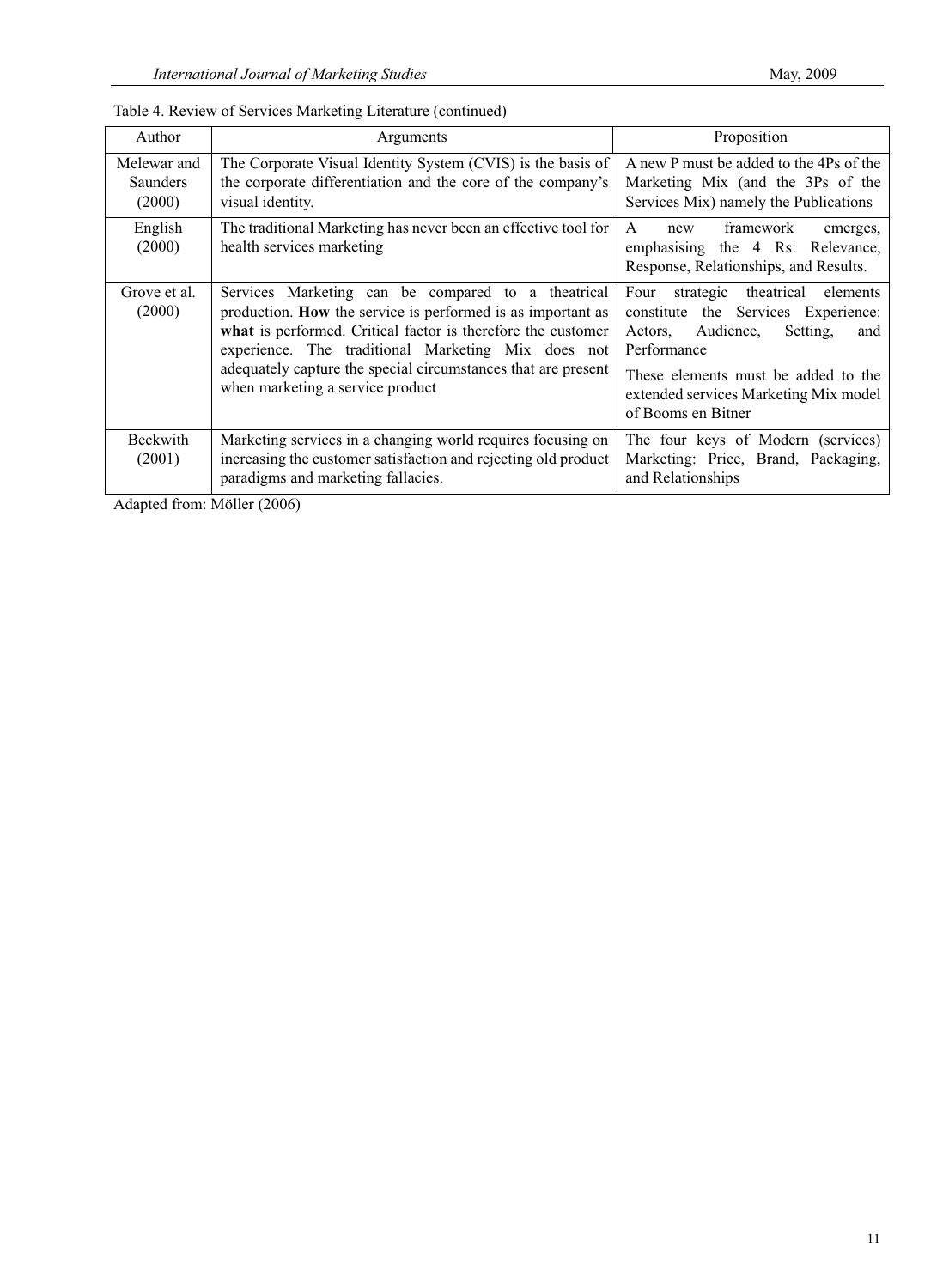| Author                             | Arguments                                                                                                                                                                                                                                                                                                                                                     | Proposition                                                                                                                                                                                                                                            |
|------------------------------------|---------------------------------------------------------------------------------------------------------------------------------------------------------------------------------------------------------------------------------------------------------------------------------------------------------------------------------------------------------------|--------------------------------------------------------------------------------------------------------------------------------------------------------------------------------------------------------------------------------------------------------|
| Ster van der<br>(1993)             | The retail format is the focus of retail marketing, the<br>basis of merchant differentiation and the element that<br>attracts potential customers in the retail outlet.<br>The Marketing Mix for retailers is divided into two<br>groups of factors the logistical and commercial ones                                                                        | The Retailing Marketing Mix:<br>$\bullet$<br>Logistics Concept: Place mix, physical<br>distribution mix, and personnel mix<br>Commercial Concept: Product mix,<br>$\bullet$<br>presentation mix, price mix, and<br>promotion mix                       |
| Boekema et al.<br>(1995)           | The consumer choice for a retail outlet depends on<br>the "Shop Picture" the customer develops. The<br>retailers can use the Marketing mix instruments in<br>order to give form to their retail format (retail<br>formula) which addresses the consumer's<br>expectations and influences his/her choice                                                       | The Retailing Marketing Mix:<br>Place<br>$\bullet$<br>Assortment<br>$\bullet$<br>Shop Presentation<br>٠<br>Price Policy<br>$\bullet$<br>Personnel<br>$\bullet$<br>Promotion                                                                            |
| Rousey and<br>Morganosky<br>(1996) | Empirical evidence suggests that the retail formats<br>rather that the individual elements of the Marketing<br>Mix are the building blocks of customer value.                                                                                                                                                                                                 | Retailing marketers should replace the 4Ps<br>with the Lauterborn's 4 C's: Customer needs,<br>convenience,<br>(customer's),<br>cost<br>and<br>communication                                                                                            |
| Mulhern (1997)                     | Modern retailing is increasingly based on a shift<br>from traditional merchandising that usually places<br>attention to marketing mix elements, towards active<br>customer management by means of an integrated<br>approach to retailing. More emphasis to customer<br>relationships, rewarding regular customers and close<br>cooperation with manufacturers | Elements of the integrated Retailing Strategy<br>are:<br>Store location<br>$\bullet$<br>Store positioning<br>$\bullet$<br>Store image<br>$\bullet$<br>Physical environment<br>$\bullet$<br>Retail service                                              |
| Wang et al.<br>(2000)              | While the 4Ps form the basis of the traditional<br>marketing, the task of marketers in relationship<br>marketing is different: The main tasks are<br>identifying, establishing, maintaining and enhancing<br>relationships (Grönroos 1996).                                                                                                                   | The Basic components of Web retail are the<br>three basic components of relationship<br>marketing:<br>Database<br>$\bullet$<br>Interaction<br>$\bullet$<br>Network                                                                                     |
| Kotler (2003)                      | The customer sophistication has forced retailers to<br>review their strategies. Factors like procurement and<br>service have become basic elements of the retailer's<br>marketing mix                                                                                                                                                                         | Retailer's marketing Decisions:<br><b>Target Market</b><br>$\bullet$<br>Product assortment and Procurement<br>$\bullet$<br>Services and Store Atmosphere<br>$\bullet$<br>Price Decision<br>$\bullet$<br>Promotion decision<br>٠<br>Place Decision<br>٠ |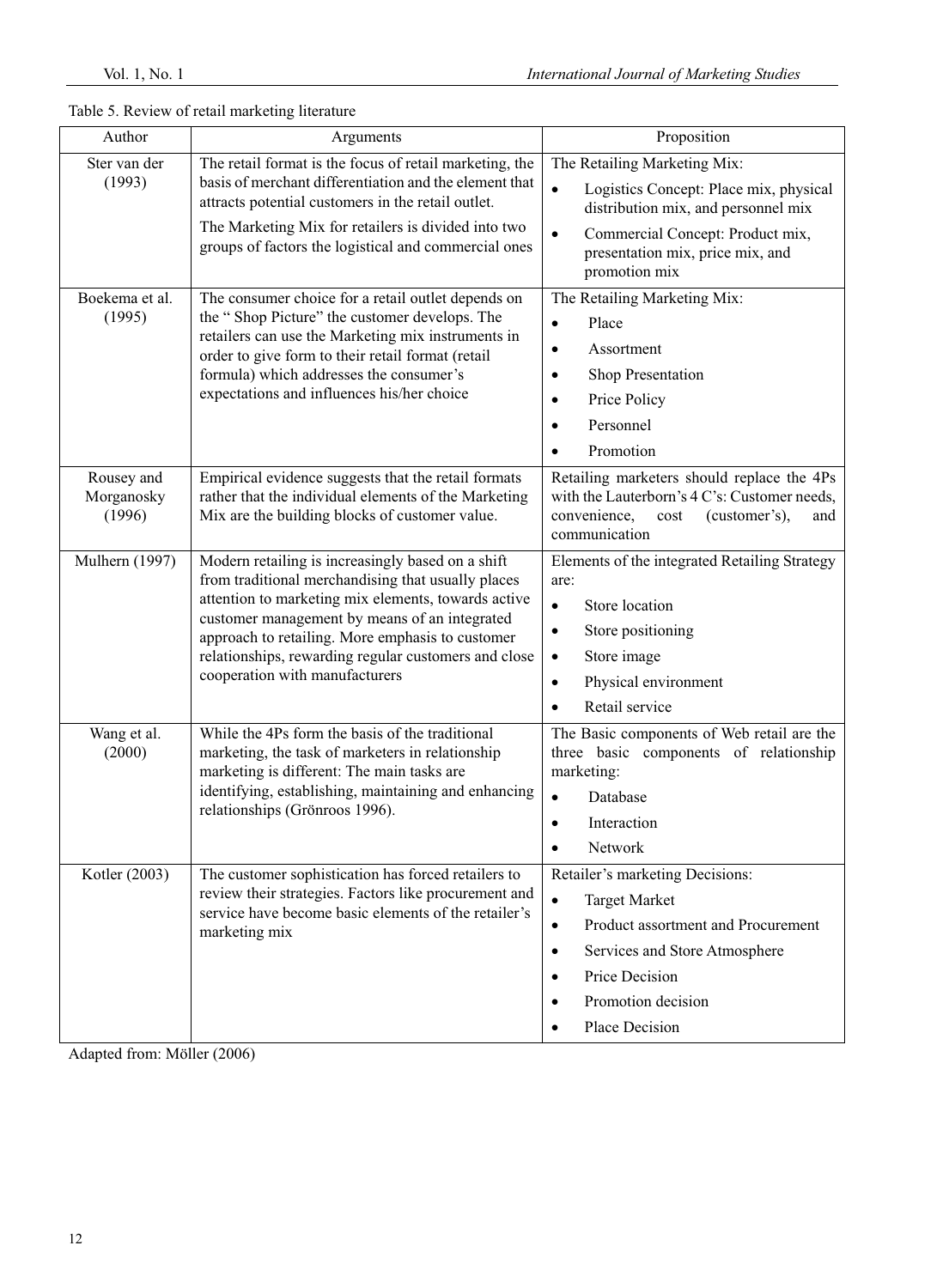| Table 6. Review of industrial marketing literature |  |  |  |
|----------------------------------------------------|--|--|--|
|----------------------------------------------------|--|--|--|

| Author                       | Arguments                                                                                                                                                                                                                                                  | Proposition                                                                                                                                                                                                                                                                |
|------------------------------|------------------------------------------------------------------------------------------------------------------------------------------------------------------------------------------------------------------------------------------------------------|----------------------------------------------------------------------------------------------------------------------------------------------------------------------------------------------------------------------------------------------------------------------------|
| Turnbull et. al<br>(1996)    | More than 20 years of research by the<br>International Marketing and Purchasing Group<br>(IMP) indicate that success in Business to<br>Business Marketing is based on the degree and<br>the quality of the interdependence between firms                   | Competitive advantage of firms engaged in B2B<br>marketing will depend on: Interaction with<br>customers, interaction strategies, organisation<br>evolution, improvements in customer portfolios,<br>inter-organisational - personal contacts, and<br>network mobilisation |
| Davis and Brush<br>(1997)    | The 4Ps Marketing Mix is not suitable as the<br>conceptual basis for the Marketing of the<br>High-tech Industry. This because: a. The 4Ps are<br>based on marketing of consumer products, b.<br>International elements are not taken into<br>consideration | 13 strategic elements form the marketing<br>platform of the Hightech industry                                                                                                                                                                                              |
| Parasuraman<br>(1998)        | The key to value creation is assisting the<br>customer to achieve his own corporate objectives.                                                                                                                                                            | The basis of Industrial Marketing is the<br>Personalised Approach with special emphasis<br>on: Customer service, teamwork, service quality,<br>and excellence                                                                                                              |
| Andersen and<br>Narus (1999) | The role of business marketing in a value-based<br>environment is the efficient management of<br>relationships and networks.                                                                                                                               | Value-based positioning orients and updates each<br>of the four Ps                                                                                                                                                                                                         |
| Peattie (1997)               | The<br>new<br>and<br>interaction<br>communication<br>capabilities will change everything around<br>marketing in many industries, yet the basic<br>marketing concept will remain unchanged. New<br>role for the 4P's of the Marketing Mix.                  | • Product: co-design and production<br>• Price: more transparency<br>• Place: direct contacts with customers<br>• Promotion: more control of the customer,<br>interaction                                                                                                  |
| Aldridge et. al<br>(1997)    | There are several and important differences<br>between the physical Marketing and the online<br>Many new factors<br>marketing.<br>define the<br>limitations<br>of<br>the<br>traditional<br>Marketing<br>Management                                         | While the 4P's can remain the backbone<br>activities of Ecommerce they acquire a new and<br>different role in the online marketplace.                                                                                                                                      |
| Mosley-<br>Matchett (1997)   | A successful presence on the Internet is based on<br>a Web site designed on the basis of a Marketing<br>Mix of 5 W's                                                                                                                                       | Who: Target audience / market, What: Content,<br>When: Timing and updating, Where: Findability,<br>Why: Unique Selling Proposition                                                                                                                                         |
| Evans and King<br>(1999)     | There are four steps in building a successful B2B<br>web site. Each of these steps brings with it a<br>number of major managerial implications.                                                                                                            | Web Planning: defining mission and goals, Web<br>Access: How to get Web entry, Site Design and<br>Implementation: Content, Site Promotion,<br>Management and Evaluation: Commercial and<br>managerial aspects                                                              |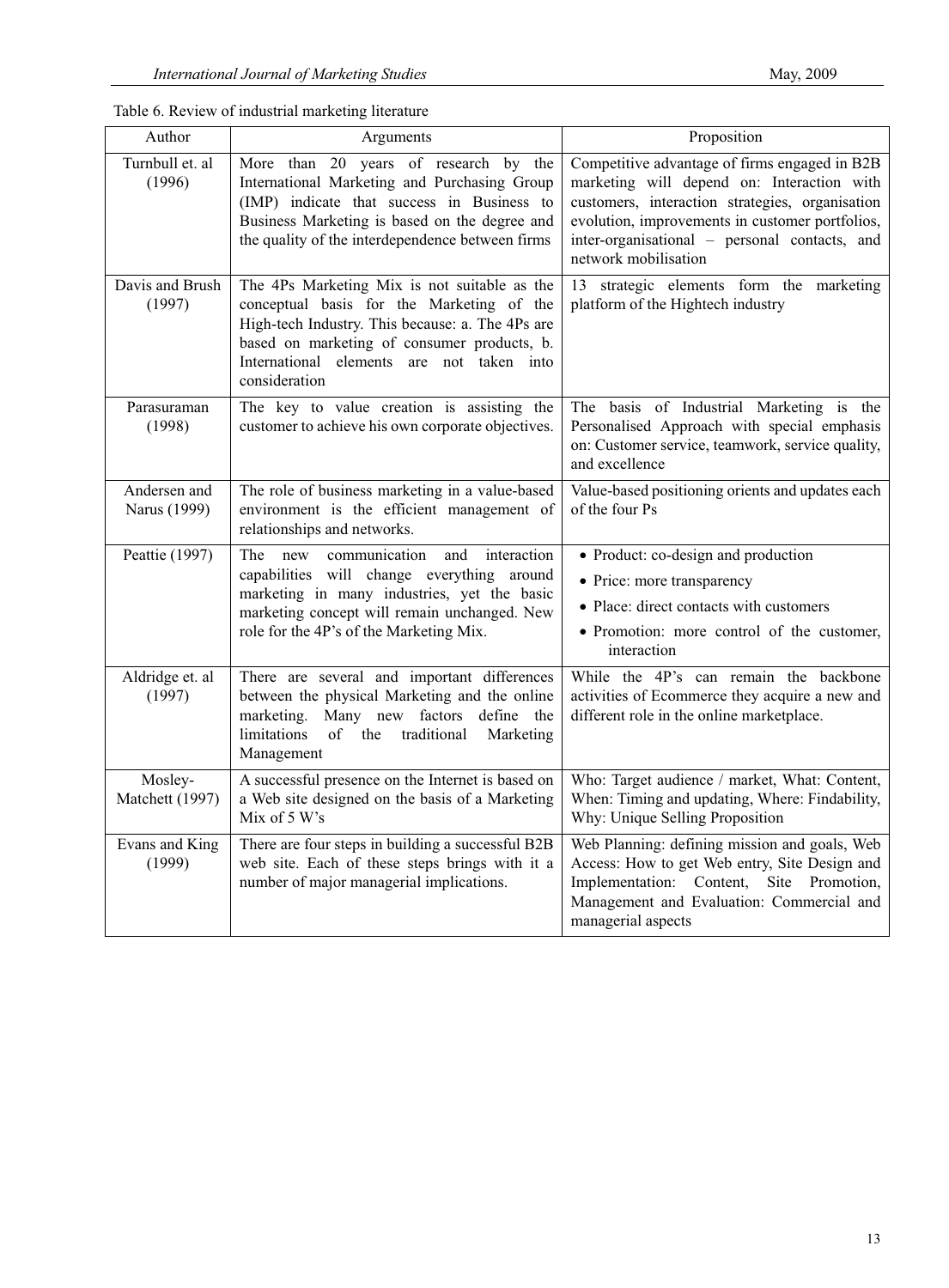| Table 7. Review of E-Commerce marketing literature |  |
|----------------------------------------------------|--|
|----------------------------------------------------|--|

| Author                            | Arguments                                                                                                                                                                                                                                                                                 | Proposition                                                                                                                                                                                                                                                                                                              |
|-----------------------------------|-------------------------------------------------------------------------------------------------------------------------------------------------------------------------------------------------------------------------------------------------------------------------------------------|--------------------------------------------------------------------------------------------------------------------------------------------------------------------------------------------------------------------------------------------------------------------------------------------------------------------------|
| Chaffey et al.<br>(2000)          | provide<br>the<br>Internet<br>Argues<br>that<br>can<br>opportunities to vary the elements of the<br>traditional marketing mix, while he identifies six<br>key elements for effective web site design:<br>Capture, Content, Community,<br>Commerce,<br>Customer Orientation, Credibility.  | The Internet marketing planning is based on eight<br>critical factors:<br><b>Potential Audience</b><br>Integration<br><b>Marketing Support</b><br>Brand migration<br><b>Strategic Partnerships</b><br>Organisational Structure<br><b>Budget</b>                                                                          |
| Lawrence et al.<br>(2000)         | A hybrid approach suggesting that creating an<br>online marketing activity should be based on the<br>traditional Ps of the marketing mix (indeed with<br>two add-ons; people and packaging) as well as<br>the new five P's of Marketing                                                   | The New Five Ps of Marketing are:<br>Paradox<br>Perspective<br>Paradigm<br>Persuasion<br>Passion                                                                                                                                                                                                                         |
| Kambil and<br><b>Nunes</b> (2000) | Looking to the marketing of music products<br>E-Commerce<br>Marketing<br>requires<br>new<br>approached from marketers, they have to move<br>away from the traditional approach based on the<br>4P Marketing Mix                                                                           | Important elements of the online marketing:<br>Community building<br>Original event programming<br>Convenience<br>Connectivity                                                                                                                                                                                           |
| O'Connor and<br>Galvin (1997)     | While concluding that the marketing is finding<br>itself in a mid-life crisis they suggest that the<br>4P's can remain the backbone of online<br>marketing they argue that technology can be<br>implemented in order to improve and optimise<br>the online, 4P-based marketing activities | New technology-based functionality maintains<br>the 4P's as the basic planning tool for online<br>marketing                                                                                                                                                                                                              |
| <b>Bhatt and Emdad</b><br>(2001)  | The virtual value chain is changing the nature of<br>the 4P's and transforms them by adding new<br>dimensions. Businesses still make their strategic<br>marketing decisions based on the 4P Marketing<br>Mix.                                                                             | New Character of the 4P's<br>Product: new options for customised<br>information<br>Place: no time and location restrictions,<br>direct delivery<br>Price: price discrimination and<br>customisation, price transparency<br>Promotion: action-oriented promotional<br>activities are possible, promotional<br>flexibility |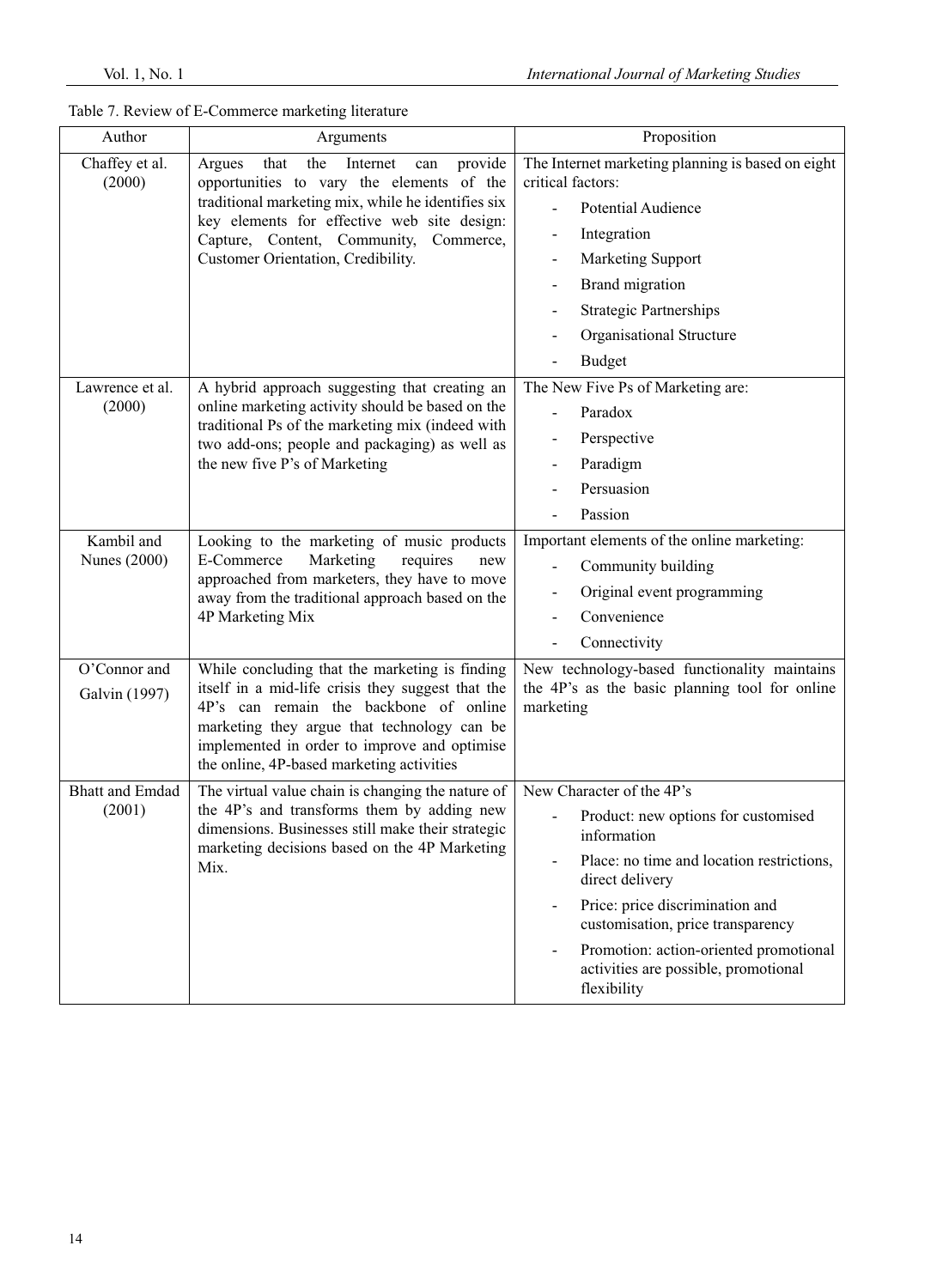| Author                            | Arguments                                                                                                                                                                                                                                                                                                                                     | Proposition                                                                                                                                                                                                                                                     |
|-----------------------------------|-----------------------------------------------------------------------------------------------------------------------------------------------------------------------------------------------------------------------------------------------------------------------------------------------------------------------------------------------|-----------------------------------------------------------------------------------------------------------------------------------------------------------------------------------------------------------------------------------------------------------------|
| Schultz (2001)                    | Marketplaces today are customer oriented.<br>The 4P's have less relevance today; they<br>made sense the time they were invented.<br>Succeeding in the $21st$ century interactive<br>marketplace means that marketing has to<br>from<br>internal<br>orientation<br>an<br>move<br>illustrated by the 4 Ps to a view of the<br>network or system | End-consumer controls the market<br>$\bullet$<br>Network systems should define the orientation<br>$\bullet$<br>of a new Marketing<br>A new Marketing mix must be based on the<br>٠<br>Marketing Triad Marketer, Employee<br>and<br>customer                     |
| Allen and<br>Fjermestad<br>(2001) | Accept that the traditional 4P marketing<br>Mix can be the basis of the E-Commerce<br>strategy and identify the changes that are<br>needed to make the model suitable for<br>e-marketing                                                                                                                                                      | 4P's major changes in an Ecommerce situation<br>Product: information, innovation<br>$\bullet$<br>Place: Reach<br>$\bullet$<br>Price: Increased competition<br>$\bullet$<br>Promotion: More information, direct links<br>$\bullet$                               |
| Constantinides<br>(2002)          | Some major flaws of the 4Ps mix as basis of<br>online marketing activities: Lack of<br>interactivity, lack of strategic elements in a<br>constantly developing environment, the 4Ps<br>are not the critical elements of online<br>marketing                                                                                                   | The 4S model offers a comprehensive, integral<br>approach on managing the online presence:<br>Scope: Strategic issues<br>$\bullet$<br>Site: Operational issues<br>٠<br>Synergy: Organisational issues<br>$\bullet$<br>System: Technological issues<br>$\bullet$ |

Table 9. Strengths and weakness of the 4Ps and 7Ps

|            | 7Ps                                                                                          | 4Ps                                                        |
|------------|----------------------------------------------------------------------------------------------|------------------------------------------------------------|
| Strengths  | More comprehensive                                                                           | Simplicity and ease of understanding                       |
|            | More detailed                                                                                | Easy to memorise                                           |
|            | More refined                                                                                 | Good pedagogic tool, especially for introductory marketing |
|            | Broader perspective                                                                          | Parsimony                                                  |
|            | Includes participants/                                                                       | Useful conceptual framework                                |
|            | people and process                                                                           | Ability to adapt to various problems                       |
|            | It is a model                                                                                |                                                            |
|            | Standardisation                                                                              |                                                            |
|            | Signals marketing theory                                                                     |                                                            |
| Weaknesses | More complicated                                                                             | Too simple, not broad enough                               |
|            | Extra elements can be<br>incorporated in 4Ps<br>Controllability of the three new<br>elements | Lacking people, participants and process                   |
|            |                                                                                              | Physical evidence                                          |
|            |                                                                                              | Relationship marketing                                     |
|            |                                                                                              | Service                                                    |
|            |                                                                                              | Lack of connection/integration between variables           |
|            |                                                                                              | Static nature of 4Ps                                       |

Adapted from: Rafiq and Ahmed (1995)